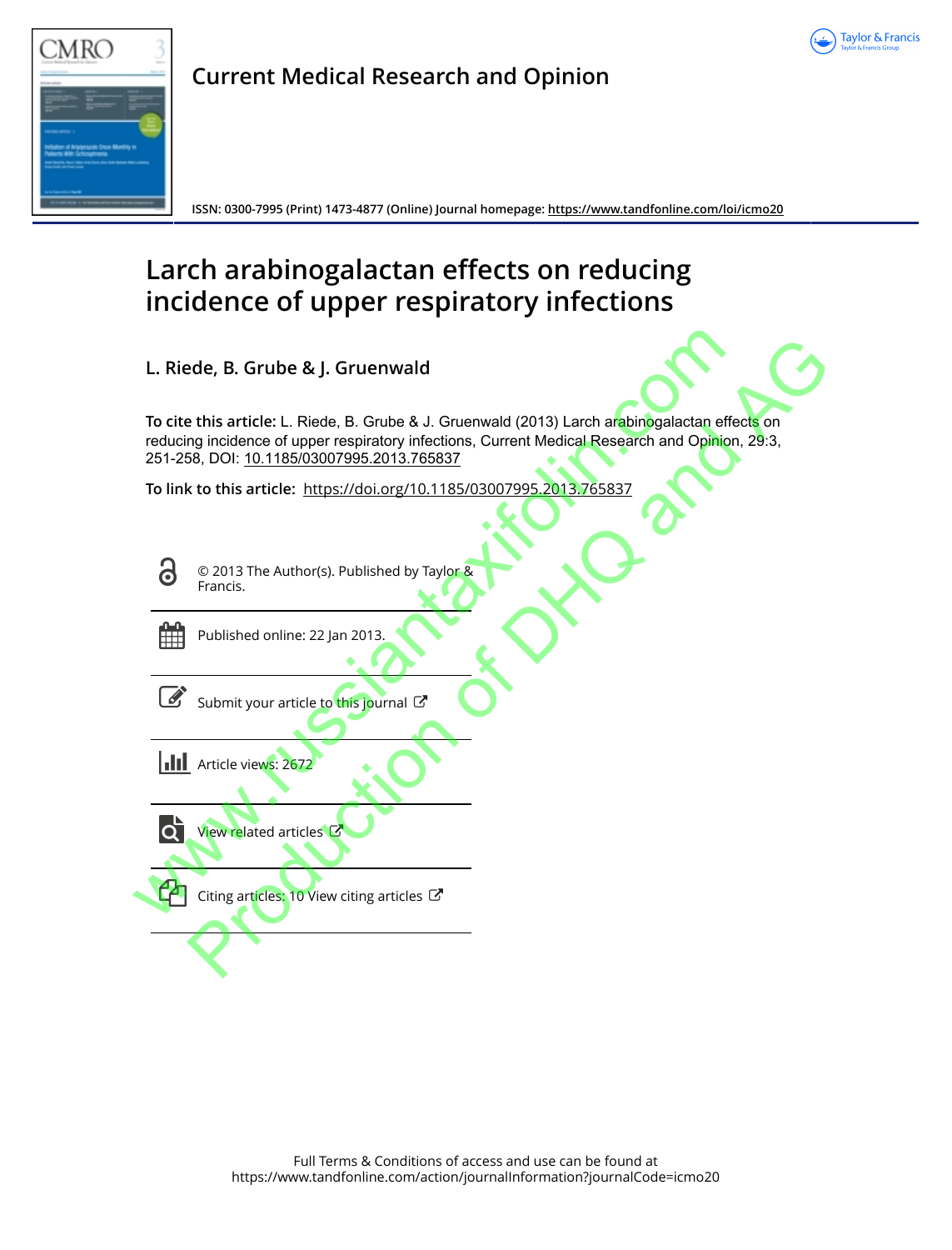0300-7995 Article FT-0395.R1/765837 doi:10.1185/03007995.2013.765837 All rights reserved: reproduction in whole or part not permitted

# Original article Larch arabinogalactan effects on reducing incidence of upper respiratory infections

#### L. Riede

Analyze & realize AG, Berlin, Germany

B. Grube General Practitioner, Berlin, Germany

#### J. Gruenwald

Analyze & realize AG, Berlin, Germany

#### Address for correspondence:

Linde Riede, analyze & realize AG, Waldseeweg 6, 13467 Berlin, Germany. Tel.: þ49 (0)30 4000 8501; Fax: +49 (0)30 4000 8501; aa@a-r.com

#### Key words:

ResistAid(TM) – Common cold – Immune system – Larch arabinogalactan – Randomized placebocontrolled study

Accepted: 8 January 2013; published online: 22 January 2013 Citation: Curr Med Res Opin 2013; 29:251–8

## Abstract

#### Objective:

Larch arabinogalactan (ResistAid\*) may prevent cold infections due to its immune-stimulatory properties. In a placebo-controlled, double-blind, randomized clinical trial, the effect of a proprietary larch arabinogalactan preparation on the incidences of common colds and its effect on cold symptoms, as a well established model for immune function, was compared to placebo.

#### Research design and methods:

A total of 199 healthy participants who had a self reported cold infection rate of three in 6 months were randomly assigned to receive a total of either 4.5 g of an arabinogalactan preparation ( $n = 101$ ) or placebo  $(n=98)$  over a period of 12 weeks.

#### Main outcome measures:

The participants documented each common cold episode in a diary, and rated 10 predefined infection symptoms on a 4 point rating scale during an infection period, resulting in an infection score. The common cold episodes were confirmed by medical doctors.

#### Clinical trial registration:

ISRCTN41183655.

#### Results:

Copyright Copyright Control Control Control Control Control Control Control Control Control Control Commercial Distribution University of the Commercial Distribution University of the Commercial Distribution University of In the full analysis set (FAS), arabinogalactan tended to decrease the incidence of common cold ( $p = 0.055$ ). The number of participants affected by a cold was significantly reduced by arabinogalactan supplementation ( $p = 0.038$ ). Concerning the per protocol (PP) collective, the incidences of common cold ( $p = 0.040$ ) and the number of participants affected by the infection  $(p=0.033)$  were significantly fewer after arabinogalactan compared to placebo consumption. The severity of symptoms at episode start as experienced by the participants was significantly higher after arabinogalactan supplementation  $(p = 0.028)$ . The treatment was well tolerated with no significant differences between the study groups.  $\begin{tabular}{|c|c|c|c|c|} \hline \textbf{Riedde} & \textbf{Abstract} \\ \hline \textbf{Grule} & \textbf{Grule} & \textbf{Dsltract} \\ \hline \textbf{Grule} & \textbf{Grule} & \textbf{Dsltract} \\ \hline \textbf{Grule} & \textbf{Dsltract} & \textbf{Dsltract} \\ \hline \textbf{Grule} & \textbf{Dsltract} & \textbf{Dsltract} \\ \hline \textbf{Mcl} & \textbf{Dsltract} & \textbf{Dsltract} \\ \hline \textbf{Mcl} & \textbf{Dsltract} & \textbf{Dsltract} \\ \$ Abstract<br>
Abstract<br>
(AG, Berlin, Germany<br>
Unit, Germany<br>
Unit, Germany<br>
Unit, Germany<br>
Larch analogosized on the incidense of componenties and the information of Developmental and the Componential of the incidense of the

#### Conclusion:

The present study demonstrated that larch arabinogalactan increased the body's potential to defend against common cold infection. While the immunomodulatory effect of arabinogalactan can be assumed, its mechanism of action remains to be elucidated.

\*ResistAid is a registered trade name of Lonza Ltd, Basel, Switzerland.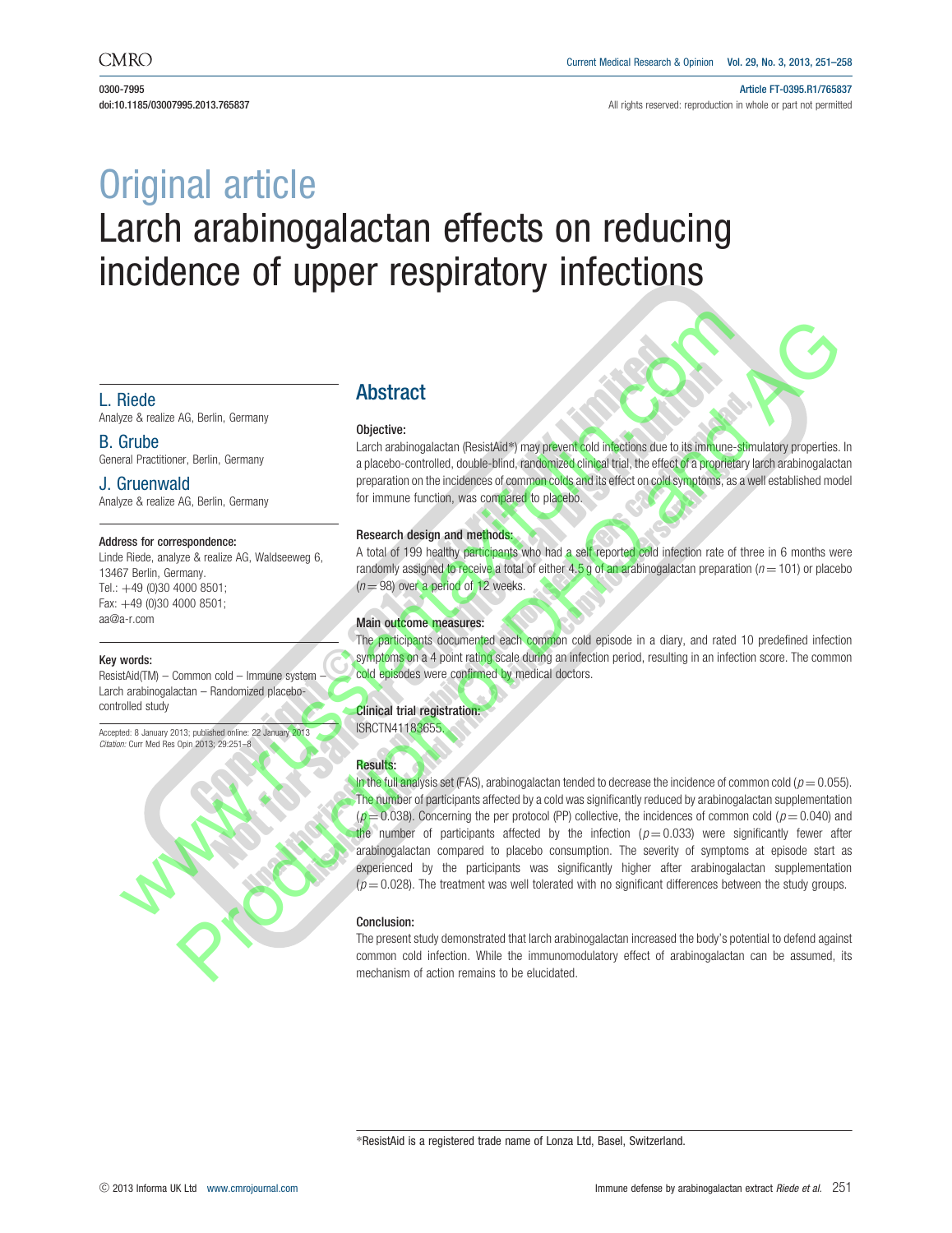## **Introduction**

Growing evidence obtained from in vitro, animal and human studies strongly suggest the immunomodulatory effect of arabinogalactan<sup>1</sup>. Arabinogalactan is a long, densely branched, polysaccharide with molecular weight ranging from 10,000 to 120,000 Daltons. It is mostly present in glycoprotein form, bound to a protein spine of threonine, proline or serine (arabinogalactan protein)<sup>2</sup>. In nature, arabinogalactans are found in microbial systems and plants. Among the many plants containing arabinogalactan are several immune-enhancing species such as Echinacea purpurea and Curucuma  $longa^{3,4}$ . The major commercial source of arabinogalactan, however, is the larch tree. Arabinogalactans extracted from Larix spp. bark are water soluble, highly branched molecules composed of galactose and arabinose units in a 6:1 ratio, with trace amounts of glucuronic acid. Larch arabinogalactan has a galactan backbone that features  $\beta(1,3)$  linkages and galactose  $\beta(1,6)$  and arabinose  $\beta(1,6)$  and 1,3) sugar side  $\tilde{c}$ hains<sup>1</sup>. ns. Among the many plants containing arbinogalac-<br>are several immune status or a head of simulation and the material species such as detected with Thus, the communication<br>interest performance and Curucuma longer.<sup>34</sup>. The

Although generally harmless in symptomology, common cold infections count among the most frequent diseases in humans and, in fact, each person of the general population will catch a cold occasionally<sup>5</sup>. The common cold is, in most cases, a viral infectious disease of the upper respiratory system<sup>5</sup>. A well functioning immune system, including the innate and adaptive immune responses, is crucial for the defense against viral infections such as common colds.

According to the European Food Safety Authority (EFSA)<sup>6</sup> , defense against pathogens at specific sites of the body, for example the upper respiratory tract, is a particular aspect of immune function. In this respect, an appropriate outcome measure is the number of episodes including severity or duration of the infection. This corresponds to the current scientific view on appropriate markers of the immune system<sup>7,8</sup>.

The innate immune system comprises cells like neutrophils, monocytes, macrophages, complement factors and natural killer (NK) cells which rapidly recognize and respond to pathogens. This immune response depends largely on the recognition of pathogen associated molecular patterns (PAMP) by so-called pattern recognition receptors (PRR). The adaptive immune response, composed of highly specialized, systemic cells and processes, follows a few days later.

Arabinogalactan from larch was demonstrated to stimulate the innate immunity by increasing the NK cell cytotoxicity and the phagocytic capacity of macrophages and monocytes mediated by pro-inflammatory cytokines $9-12$ . Udani et  $al$ .<sup>13</sup> suggested that arabinogalactan acts in a more specific manner on the adaptive immunity, as shown in the increase in antibody response to the pneumonia vaccine.

The aim of the present interventional study was to reveal the potential superiority of a proprietary arabinogalactan extract from the larch tree (ResistAid\*) as compared to placebo on naturally acquired common cold episodes and the severity of the symptoms in otherwise healthy participants. The primary endpoint was the reduction of number of cold episodes over a period of 12 weeks in a comparison between arabinogalactan and placebo study arms.

The susceptibility to common colds is often related to a weak immune status or a lack of strong immune defense<sup>14,15</sup>. Thus, the common cold was used as a model system to determine the effect of an arabinogalactan preparation on the human system against invading pathogens.

## Patients and methods

## Trial design

The study was conducted as a prospective multi-center, randomized, double-blind, placebo-controlled study in healthy outpatient participants, with recurring upper respiratory tract infections (URTI). The study was approved by the local Ethics Advisory committee, Ethikkommission Charité-Universitätsmedizin, and carried out in accordance with the Declaration of Helsinki (Hong Kong 1989, Somerset 1996) as well as the ICH-GCP guidelines and EU recommendations (CPMP/ICH/ 135/95; Topic E6 [R1]). The study was registered in the International Standard Randomized Controlled Trial Number Register (http://www.isrctn.org/) ISRCTN41183655. the many plane containing and<br>houghave a new simulation of a keel of strong input<br>means any and Commute change species such as defence-<sup>14,15</sup>. Thus, the common cold was used as a production<br>source of antimogalactam, howe

#### **Participants**

Between October 2010 and February 2011, a total of 204 otherwise healthy participants who had a self reported cold infection rate of three in 6 months were enrolled at six study sites in Germany. Inclusion criteria were: age 18–70 years, written consent to participate, and at least three infections of upper airways within the last 6 months. The exclusion criteria were as follows: acute or chronic upper airways disease, suspected influenza or swine flu, vaccination against influenza or swine flu within 21 days before the study start,  $BMI > 30$ , clinically significant abnormal laboratory parameters, known sensibility to one of the ingredients of the study product, immune deficiency diseases, severe organ or systemic disorders, body temperature  $\geq$ 38°C, pregnancy or nursing, intake of preparations that can influence the study outcome, incidence of alcohol, medication or drug abuse, use of pre- and probiotics, participation in a clinical study within the previous 30 days.

<sup>\*</sup>ResistAid is a registered trade name of Lonza Ltd, Basel, Switzerland.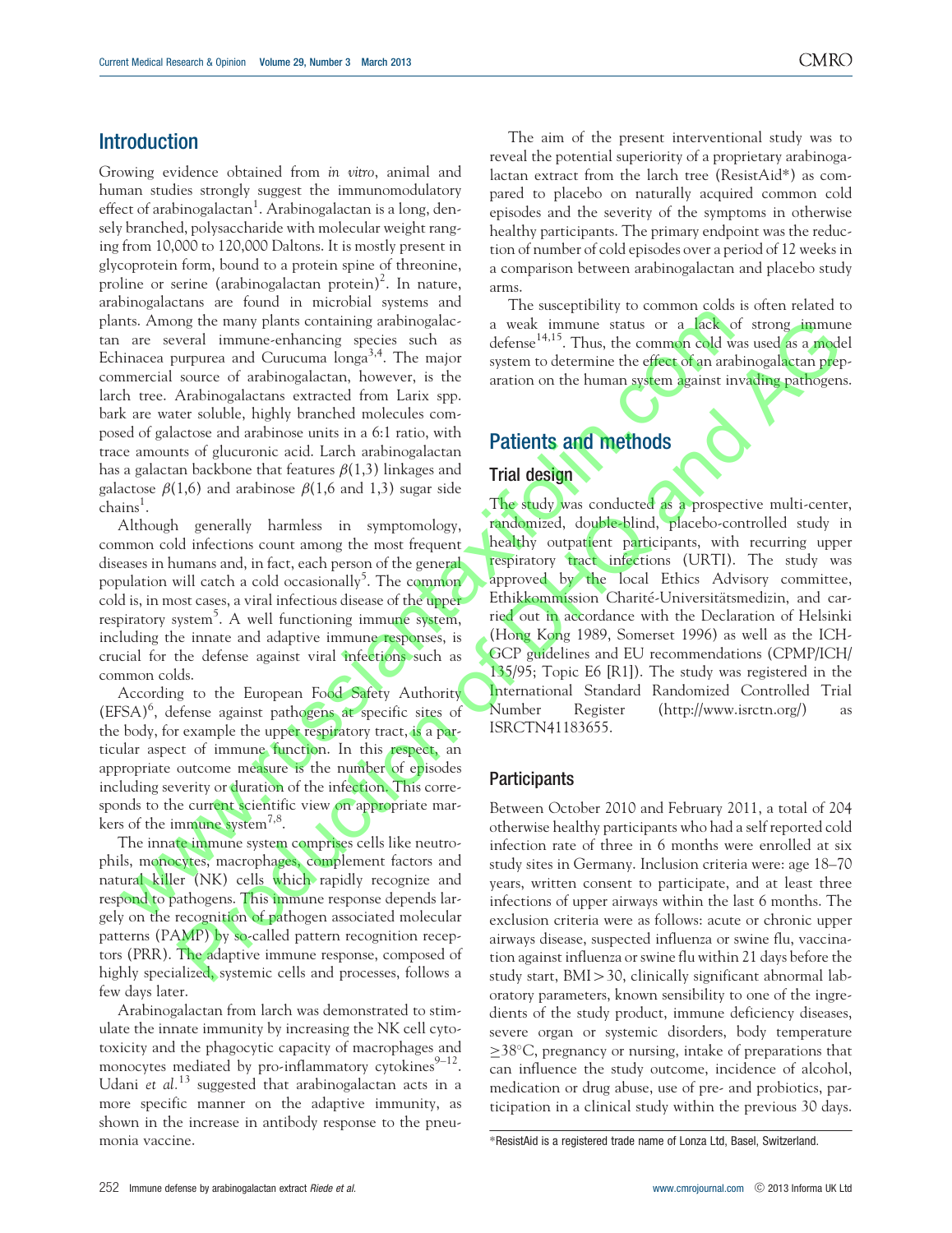Participants were instructed not to change their eating habits. Participants gave written informed consent prior to the study.

## Interventions

During the study period of 12 weeks, participants received a total of either 4.5 g of a proprietary water-based extract from larch tree (ResistAid<sup>†</sup>) or placebo. The active ingredients are the soluble fiber arabinogalactan and bioactive flavonoids. Resist $\text{Aid}^\dagger$  is a fine brown powder with a neutral taste and a fine pine-like aroma that dissolves quickly in water or juice. The placebo product was maltodextrin (Maltrin M100\*). Verum and placebo were provided in sachets manufactured by Proderma, Switzerland. Participants were instructed to dissolve the content of a sachet in approximately 100–150 mL of liquid and take the prepared drink daily at breakfast. During the 12 week study period, a total of three basic visits were performed: at baseline, after 6 weeks and at the end after 12 weeks. Additionally, an episode visit was performed at the start and on the fifth day of each common cold episode. During an episode, the participants were instructed to record and assess their cold symptoms for a period of 14 days. For each occurring infection, the same procedure was performed. Thus, the total number of visits per participant varies depending on the number of infection episodes. Eating habits were recorded in a diet diary at start and end of the study. Compliance was checked by counting returned capsules. The accepted compliance rate was defined as 75–125% of capsules consumed. Biochemical parameters were assessed at baseline and at the end of the intervention. EN are me souther have a measure and a final manifological and not as the measure of the stationary income that discusses unicle, the efficiency of the pinciline are and a fine pinciline are manifold by the pincilic are a Assistable is a fine borow power with a neutral manupolitic the efficies of the interstingent of the sample of AG and the energy of the production of the photon of the photon of the photon of the photon of the photon of t

#### **Outcomes**

The primary objective of the present study, the frequency of common cold episodes, was defined as the number of common cold infections during the study period. All the common cold episodes had to be documented in the subject diary and confirmed by an investigator during the 12 week intervention period. As secondary outcome parameters, the duration of cold episodes (based on subject diary), the episode intensity (as change of the total sum score after 5 days compared to start of episode at first episode visit, based on case report file [CRF] and subject diary), and the episode intensity at start of episode (sum score on day 1 based on subject diary) were assessed. For assessment of episode intensity, the participants had to rate ten predefined cold symptoms during the infection episode, on a rating scale  $(0 =$ complaint free,  $1 =$ weak symptoms,  $2 =$  moderate symptoms,  $3 =$  strong symptoms) and had

to document them in a diary. Symptoms were as follows: headache, joint pain, sore throat, difficulty swallowing, hoarseness, coughing, a watery nasal discharge, nasal congestion, cold related sleeping difficulties, body temperature  $>38^{\circ}$ C. By summation of the scores of the individual symptoms, a sum of scores (=total score) was calculated at episode start and after 5 days. The duration of an episode was defined as the number of days since episode start until the first symptom-free day. Eating habits based on a 3 day record were assessed.

As a concurrent variable, the efficacy of the investigational product was evaluated by the participants and the investigator at the end of each common cold episode as 'very good', 'good', 'moderate', or 'poor'. The safety and tolerability of the product was evaluated by the documentation of adverse events, the assessment of laboratory parameters and by the global evaluation of the tolerability by the investigator and the subject at the end of the study. At each visit, the investigator asked the subject if any adverse events (AE) had occurred and recorded the respective AE. For any AE that occurred, the investigator recorded the seriousness, intensity, time of occurrence and duration of the observed AE. Further, the investigator recorded his/her judgment as to whether the observed AE has a causal relation to the intake of the investigational product as well as any actions taken due to an AE. The number of AEs was the basis for comparison between the study arms.

#### Sample size estimation

The sample size calculation, based on two sample t-tests, was determined by the effect size (group comparison), as well as the previously determined requirements of the significance level (5.0%, two-sided) and power (80%). The assumption of the effect size was based on the results of an unpublished superiority clinical study with a comparable design with an effect size of 0.49 for FAS and 0.42 for the PP population. No interim analysis was planned.

## Randomization and blinding

The random allocation sequence was computer generated with a block size of four. The ratio of randomization between the verum and the placebo group was 1:1. Based upon the random list which was generated by an independent statistician, each container with sachets received a randomization number during packaging by a contract packaging company. Randomization was concealed from the study sites. The randomization sequence was stored under lock and key by Lonza Ltd. Investigators at the study sites enrolled participants and assigned them to random numbers in a sequential order. Verum and placebo were identical in appearance and taste. Both study

<sup>&</sup>lt;sup>†</sup>ResistAid is a registered trade name of Lonza Ltd, Basel, Switzerland. \*Maltrin M100 is a registered trade name of the Grain Processing Corporation, Muscatine, Iowa, USA.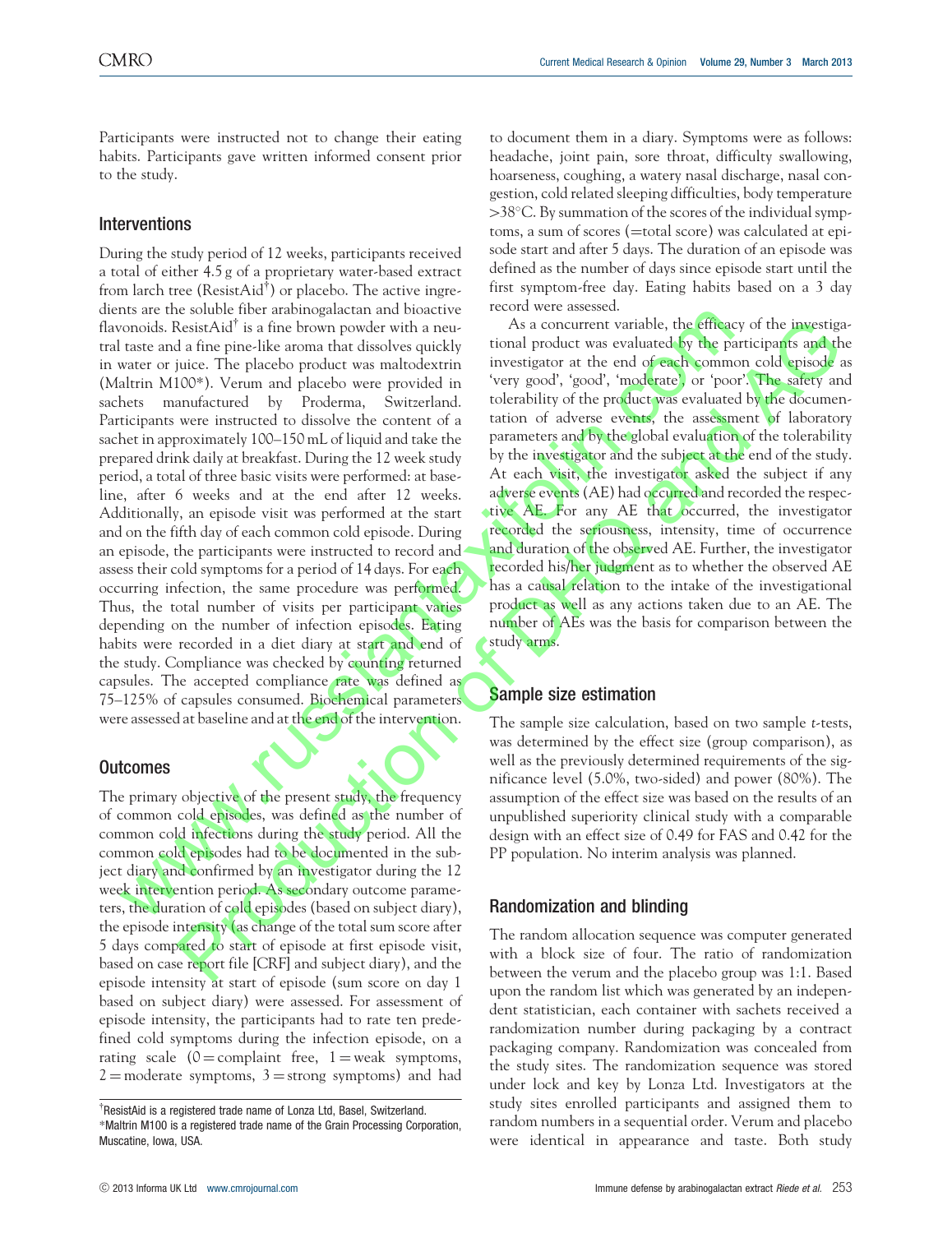participants and investigators assessing outcomes were blinded to treatment assignment. Unblinding occurred only after closure of the database. No blinding envelope was opened.

## Statistical analysis

All the variables contained in the data collection were presented descriptively using their statistical key data or their frequency distribution and statistically analyzed in view of the group specific differences ( $p_{\chi2}$ -value). The Mann–Whitney U-test was employed to test for between-groups comparison  $(p_U)$ . All statistical analyses were carried out on the FAS, including all randomized participants that received at least one intervention treatment and had data apart from baseline data, and on the PP set, including all randomized participants without major protocol deviations. Statistical analyses were performed

with SPSS (SPSS for Windows, Release 19, LEAD Technologies Inc.). Values of  $p < 0.05$  were considered significant. Means are given with standard deviation (SD) and confidence intervals (CI) of 95%.

## **Results**

## Subject recruitment

Out of 210 men and women assessed for eligibility, 204 were randomized (Figure 1). As three participants showed abnormal baseline laboratory values, 201 participants received treatment. Two participants were lost to follow up. The remaining 199 participants represent the FAS, thereof 101 in the verum and 98 in the placebo arm. Of these participants, twelve were excluded from the PP analysis due to major protocol deviations resulting in 187 participants (97 in the verum and 90 in the placebo arm). Participants were recruited between October 2010 and



Figure 1. Subject flow.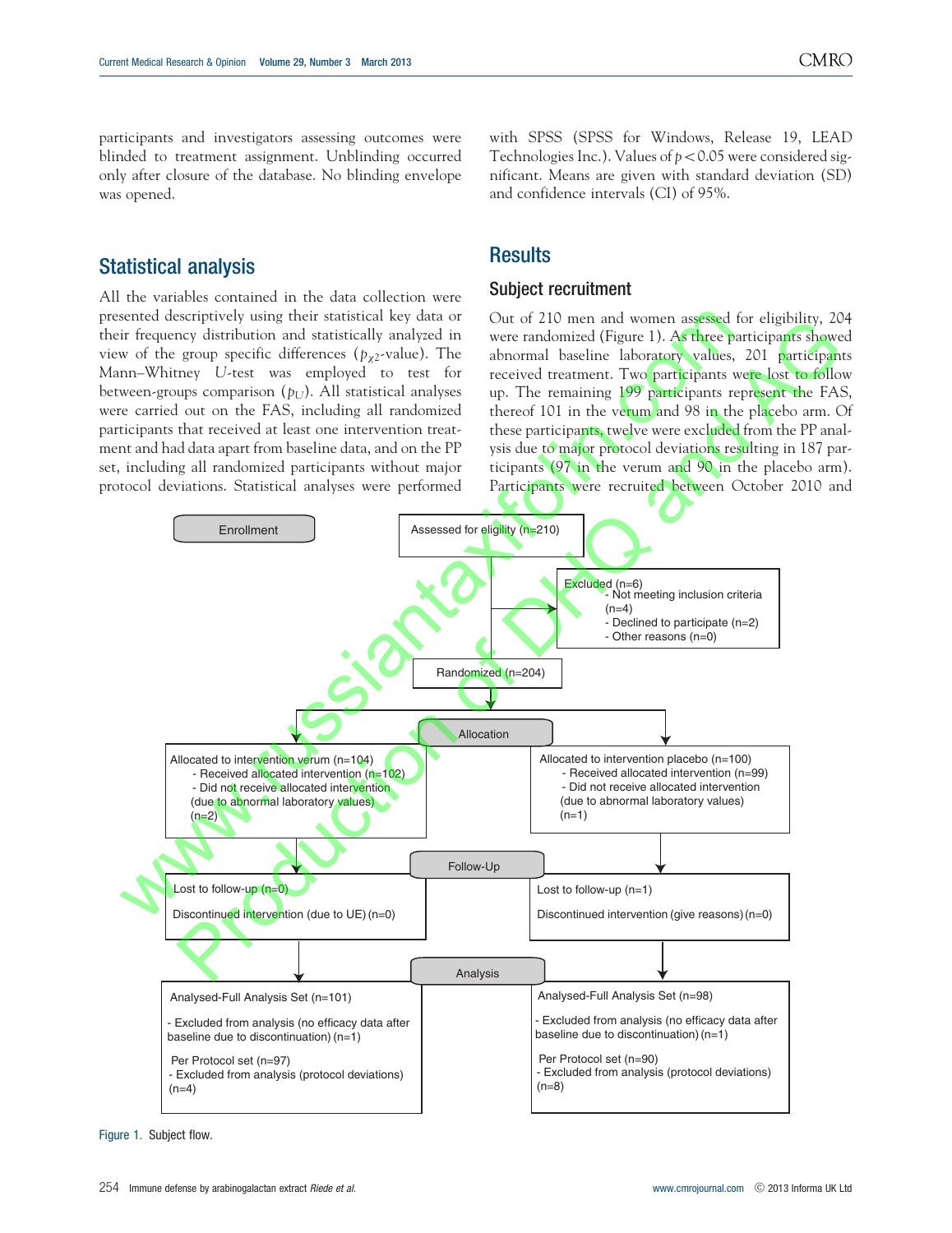Table 1. Baseline characteristics of the arabinogalactan and the placebo groups (FAS).

|                                 | All<br>$(n=199)$<br>$mean + SD$ | Arabinogalactan<br>$(n=101)^y$<br>mean $\pm$ SD | Placebo<br>$(n=98)^{2}$<br>mean $\pm$ SD |       |
|---------------------------------|---------------------------------|-------------------------------------------------|------------------------------------------|-------|
| Sex (M/F)                       | 65/134                          | 37/64                                           | 28/70                                    | 0.225 |
| Age (years)                     | $42.2 \pm 15.4$                 | $42.0 \pm 14.9$                                 | $42.4 \pm 15.8$                          | 0.911 |
| Height (cm)                     | $171.1 \pm 8.3$                 | $170.7 \pm 9.0$                                 | $171.6 \pm 7.7$                          | 0.417 |
| Weight (kg)                     | $70.2 \pm 11.8$                 | $69.5 \pm 12.5$                                 | $70.9 \pm 11.2$                          | 0.240 |
| BMI ( $kg/m2$ )                 | $23.9 + 2.9$                    | $23.7 \pm 3.0$                                  | $24.0 + 2.7$                             | 0.487 |
| Systolic blood pressure (mmHg)  | $123.5 \pm 15.1$                | $123.9 \pm 15.8$                                | $123.2 \pm 14.6$                         | 0.742 |
| Diastolic blood pressure (mmHg) | $78.5 \pm 7.1$                  | $78.8 \pm 7.3$                                  | $78.2 \pm 6.8$                           | 0.636 |
| Heart rate (1/min)              | $71.3 \pm 6.9$                  | $71.4 \pm 7.0$                                  | $71.2 \pm 6.9$                           | 0.795 |
| Body temperature $(°C)$         | $36.6 \pm 0.3$                  | $36.6 \pm 0.3$                                  | $36.5 \pm 0.3$                           | 0.188 |

 $SD =$  standard deviation.

<sup>y</sup>Excluding three subjects' data (withdrawn due to abnormal laboratory values [n = 2], no efficacy data after baseline  $[n=1]$ <sup>z</sup>Excluding two subjects data (withdrawn due to abnormal laboratory values  $[n=1]$ , no efficacy data after baseline  $[n=1]$ ).

February 2011. The last subject completed the study in May 2011.

#### Baseline data

Of the 199 participants, 65 (33%) were men and 134 (67%) were women. All participants reported that they had experienced at least three cold episodes in the 6 months prior to beginning the study. The baseline characteristics (Table 1) and the eating habits at baseline and at the end of the study period did not differ between interventional groups.

#### Incidence of common cold infection

Arabinogalactan treatment as compared to placebo tended to decrease the mean number of common cold episodes in the FAS population – verum group (VG):  $0.83$  (SD  $0.82$ ; CI 0.67–0.99) vs. placebo group (PG): 1.06 (SD 0.85; CI 0.89–1.23;  $p_U = 0.055$ ) (Figure 2). The number of participants affected by a cold episode significantly differed between the study arms  $(n_{\text{active}} = 59 \text{ [}58\text{%}]; n_{\text{placebo}} = 71$ [72%];  $p_{\chi2} = 0.038$ ). In the PP population, the mean number of episodes was 0.85 (SD 0.82; CI 0.68–1.10) in the verum and 1.1 (SD 0.85; CI 0.92–1.28) in the placebo group ( $p_U = 0.040$ ) (Figure 2). Significantly fewer participants suffered from a cold episode in the active group  $(n = 58; 60\%)$  as opposed to the placebo group  $(n = 67;$ 74%)  $(p_{\gamma 2} = 0.033)$ .

#### Intensitiy and duration of common cold episodes

The intensity of symptoms did not differ between the active group (8.4; SD 6.8; CI 6.6–10.3) and the placebo group (8.5; SD 6.6; CI 6.8–10.2) regarding the change in the sum of scores from day 1 to day 5 of a cold episode  $(p_U = 0.10)$ . This applies also for the change in the total sum of score documented in the subject diary with a mean



Figure 2. Incidence of common cold infections following 12 week arabinogalactan or placebo supplementation according to the FAS and the PP population. Values are mean  $\pm$  SD.

of 5.85 (SD 8.35; CI 3.9–7.8) in the verum group and 4.73 (SD 8.08; CI 3.0–6.4) in the placebo group ( $p_U = 0.59$ ).

Regarding the sum of the cold symptom scores assessed at the first episode visit, there was a non-significant difference between the verum (13.3; SD 6.6; CI 11.8–14.7) and placebo group (11.6; SD 6.3; CI 10.4–12.9;  $p_U = 0.06$ ), while the sum of score documented in the subject diary at episode start differed between study arms – VG: 13.7 (SD 6.9; CI 12.2–15.2) vs. PG: 11.5 (SD 6.5; CI 10.2–12.8;  $p_{U} = 0.028$ ).

The duration of the common cold episodes did not differ between the study arms – VG: 8.5 (SD 2.8; CI 7.8– 9.2) vs. PG: 8.3 (SD 2.9; CI 7.6–9.0;  $p_U = 0.61$ ).

## Increase in symptom-free days

Analysis of symptom-free days was performed for a study duration of 10 weeks, which was chosen for comparison reasons as it had been achieved by the whole PP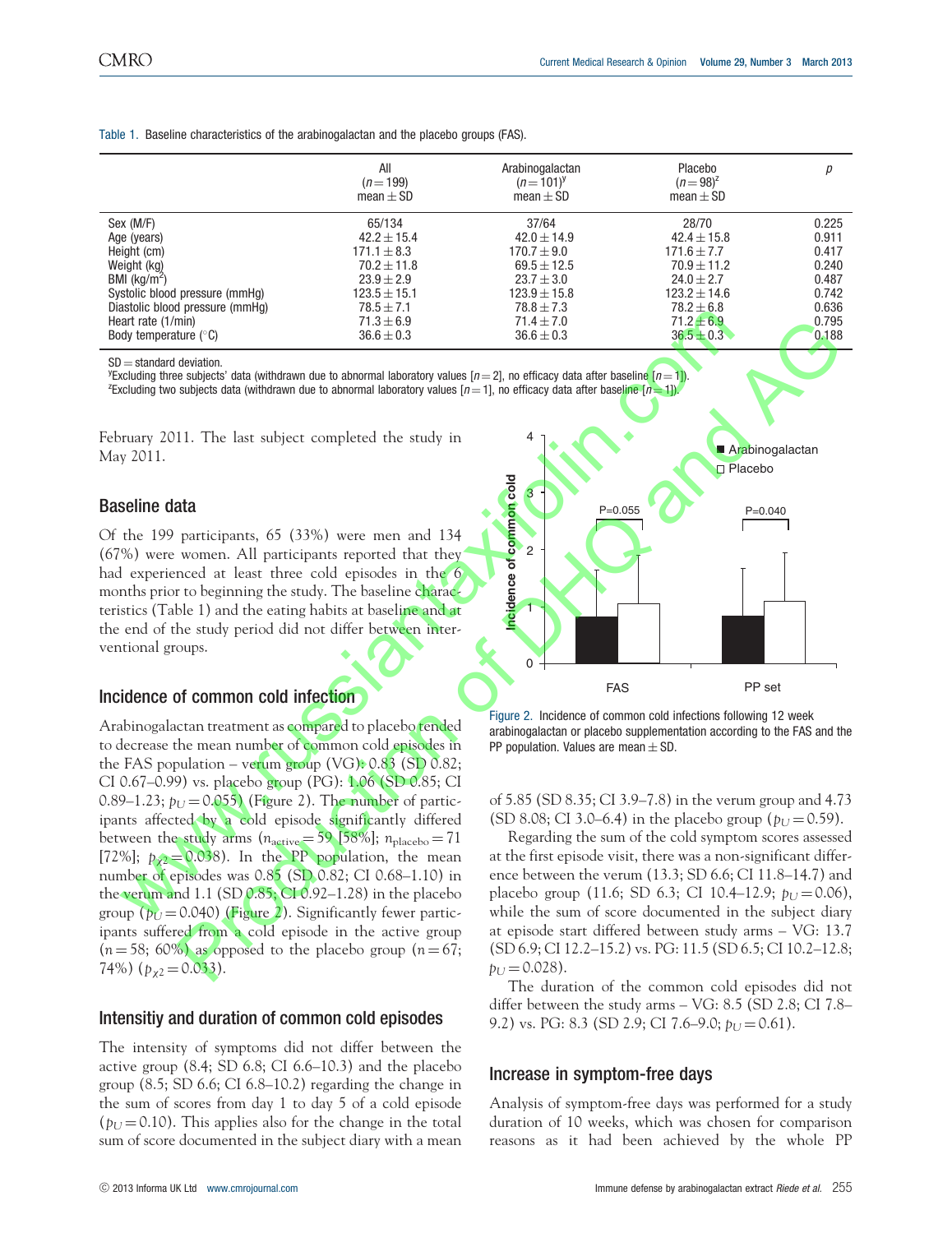population. The percentage of days that participants from the PP collective did not suffer from cold symptoms was significantly higher in the arabinogalactan group (91.2%) compared to the placebo group  $(88.5\%)$  ( $p_{\text{chi}}$  < 0.001).

## Global evaluation of the efficacy (FAS)

At the end of the study, the global assessment of efficacy for arabinogalactan treatment was rated as 'very good' or as 'good' by 83.7% of participants and by the physicians for 87.8% of the participants. For placebo, the efficacy was rated as 'very good' or 'good' by the investigators for 75.2% of the participants and by 73.7% participants in self-assessment. Both physicians and participants rated the efficacy of the arabinogalactan preparation better than the placebo ( $p_{x2} = 0.023$  and  $p_{x2} = 0.090$ , respectively).

#### Safety evaluation

All measured clinical parameters, body weight, temperature, heart rate and blood pressure remained nearly constant during the study, with no significant differences between the two study populations.

A total of 16 adverse events occurred during the study period. Eight of them occurred in the active group (gastrointestinal infection  $[n = 2]$ , cramp-like chest pain, purulent bronchitis, cervical syndrome, urinary infection, pneumonia right lower lobe, abnormal laboratory values at final visit). Another eight events occurred in the placebo group (gastroenteritis  $[n = 2]$ , hypoglycemia with cold sweat, urinary infection, abnormal laboratory values at final visit, soft stool 30 minutes after intake of the investigational product, hay fever, lumbago). One adverse event (pneumonia right lower lobe) in the active group was classified as serious; this was, however, not related to the intervention. This serious adverse event led to study termination by the subject. One adverse event in the placebo group was judged as possibly related to the intake of the investigational product. The two study groups did not differ in the proportion of participants with adverse events  $(p_{x2} = 0.94)$ . of by 83.7% of participants and by the physicinal for the material of the strength and by the interest of regional strength and the strength of the control of the strength and the strength of the control of the strength o e participants. For pheroh, the efficacy was identical signation of the applies and signation of production of production of the interesting of the interesting of the interesting of the interesting of the interesting of t

## **Discussion**

The present study provided, in a placebo-controlled, randomized double blind intervention, clinical evidence for a link between consuming a proprietary larch arabinogalactan preparation and a reduction in the number of seasonal common cold episodes. The primary endpoint was reached with a statistical significance in the PP population. In the FAS collective, significance was just missed; however, a strong positive trend was shown.

The average number of episodes observed in the present study was smaller than expected, which possibly had an effect on the obtained results. Given a higher total number of episodes, the primary endpoint would most likely have been reached in the FAS population as well.

Regarding intensity and duration of cold symptoms, no significant differences between study arms could be observed, except for the endpoint intensity of symptoms at episode start, based on records in the subject diary. On the first day of the episode, there was a statistically significant slightly higher total symptom score in the arabinogalactan study arm. However, no significant differences were observed for the same secondary endpoint based on records from the first episode visit in the CRF. Further, since the two study arms do not significantly differ with respect to the change in symptom intensity after 5 days, the effect observed on day 1 does not prevail.

The large spread in the data might be the reason that no significant differences in the duration of cold episodes could be obtained. At the respective time point of starting the documentation in the subject diary, great differences in symptom strength were present, i.e. the participants presumably started documenting at different stages of the cold episodes. The reason could be the highly variable individual subjective perception of the disease process by the participants.

The ability of a person to defend against the common cold is influenced by their individual immunocompetencies and susceptibility to a cold infection depends in part on environmental factors including psychological stress, lack of vitamins or exposure to wet conditions and low temperatures. Therefore, every subject is at risk for getting a cold, at least occasionally $14,15$ . As such, the participants included in the present clinical trial were of both sexes and aged 18 to 70 years and, hence, represent the general population.

The supplementation with an arabinogalactan preparation reduced the number of common cold episodes by 23%, which suggests an immunomodulatory effect of arabinogalactan. Indeed, our data are in line with in vitro and animal studies that showed various immunomodulating effects of arabinogalactan on markers of the innate as well as adaptive immunity. Hence, in response to arabinogalactan, human peripheral blood mononuclear cells (PBMC) and their subpopulations have been shown to release pro-inflammatory cytokines which stimulated NK  $c$ ytotoxicity<sup>11</sup>. Moreover, larch arabinogalactan activated lymphocytes and macrophages in vitro which provokes a variety of cellular response including enhanced phagocytosis, oxidative burst and the modulation of cytokine production<sup>9</sup>. A study in dogs demonstrated increases in neutrophils and eosinophils in blood without effects on serum immunoglobulin (Ig) G, IgM or IgA following oral administration of arabinogalactan from larch<sup>10</sup>. The same proprietary larch arabinogalactan has recently been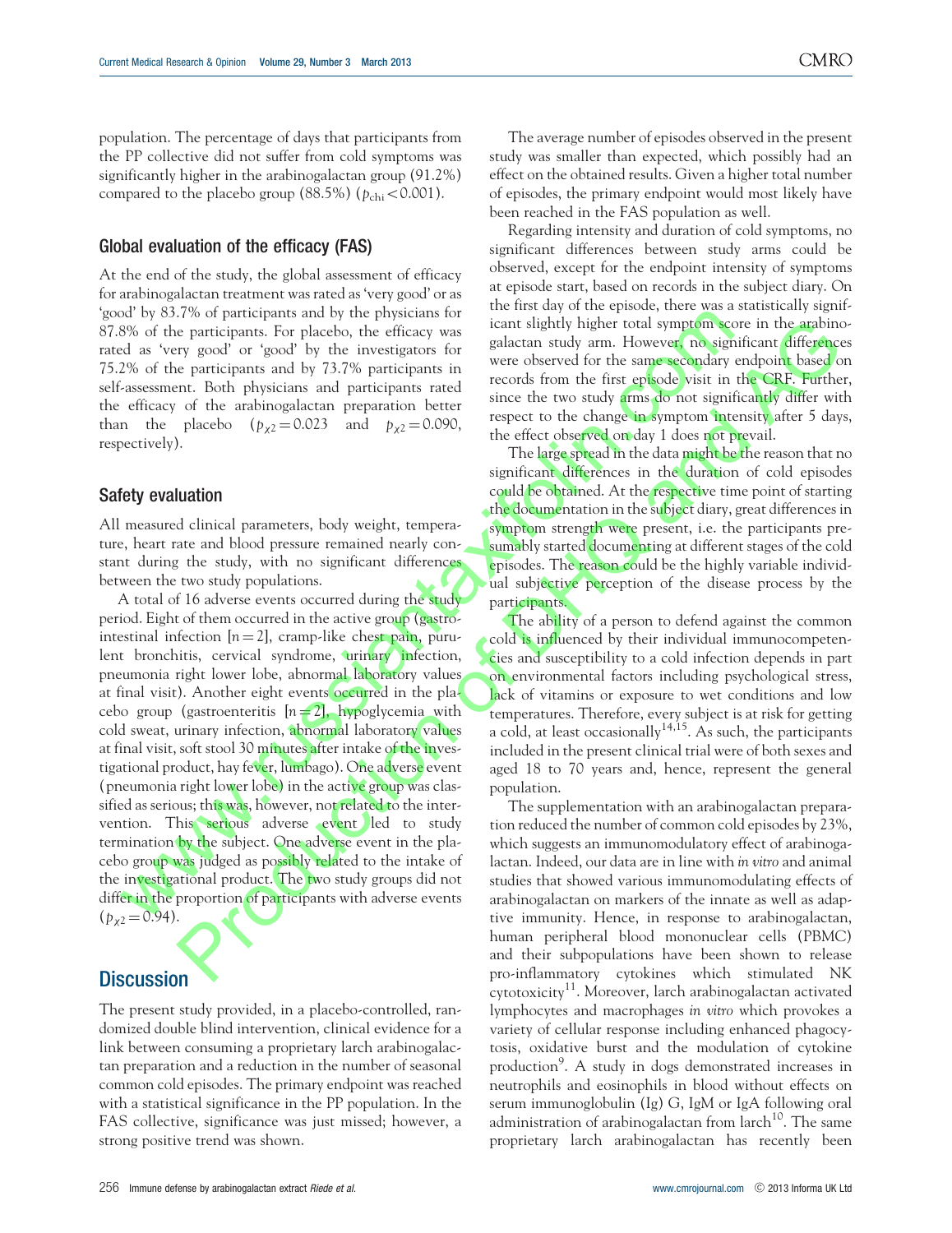demonstrated a selective immune-stimulatory effect on the adaptive immune system, as shown by the increase of the antibody response of healthy volunteers to the pneumonia vaccine<sup>13</sup>. Markers of the innate immune system, like total white blood cells, cytokines or complement, however, were not changed.

Although the receptor specificity of arabinogalactans is not well characterized, there is strong evidence that arabinogalactans have access to immune cells and are thereby involved in the elimination of invading pathogens. Thus, arabinogalactan may enhance the on-going immune response in order to react as quickly as possible to an infection by pathogens. Moreover, the symptoms of the common cold are primarily related to the immune response, which might explain why participants in the active group experienced the cold symptoms more severely. This in turn might suggest the effectiveness of arabinogalactan in activating the immune response.

As a unique dietary fiber, arabinogalactan impacts the digestive physiology. Grieshop et al.<sup>10</sup> revealed that larch arabinogalactan significantly enhanced gut microflora, especially increasing the beneficial fecal bacteria populations bifidobacteria and lactobacilli. The positive effect of these potentially protective bacteria on inhibition of invading pathogens has been demonstrated in vitro and in vivo<sup>16,17</sup>. This might support the proposed immunomodulating effects of arabinogalactan and is worthy of further investigation in human clinical studies. Indeed, further studies about the underlying mechanism and receptor specificity of arabinogalactan remain to be conducted. Even on the matrix of the state of the state of the state of the state of the matrix of the state of the state of the state of the state of the state of the state of the state of the state of the state of the state of the Exam may enhance the con-point immune<br>
Example and the material contributions are considered and the material contributions of the second contributions of the second contributions of the second contributions in the contri

The present study demonstrated the safety and tolerability of a larch arabinogalactan preparation. This is consistent with results of controlled animal studies demonstrating an absence of adverse effects, mortality and signs of toxicity after oral application of larch arabinogalactan<sup>18</sup>

## **Conclusion**

Our study in healthy participants, representing the general population, confirms the hypothesis of a prophylactic effect of larch arabinogalactan supplementation on the incidence of common cold. The data showed for the first time the effectiveness of an arabinogalactan preparation in protecting against infections caused by pathogens and suggest a general increase in days free of cold symptoms, which might be of economic benefit.

## **Transparency**

#### Declaration of funding

Lonza Ltd providing financial support for all aspects of this clinical study. The funders were involved in study design, manuscript writing, and made the decision to submit the paper for publication. Lonza Ltd had no role in data collection, analysis, and interpretation.

J.G. designed research; B.G. conducted research; L.R. and J.G. analyzed data; L.R. wrote the paper. L.R. had primary responsibility for final content. All authors read and approved the final manuscript.

#### Declaration of financial/other relationships

L.R., B.G. and J.G. are employed by a contract research organization that received funding from Lonza Ltd.

CMRO peer reviewers on this manuscript have received honoraria for their review work, but have no other relevant financial relationships to disclose.

#### Acknowledgments

We thank Norman Bitterlich PhD for his support in statistical analysis of the data. We thank the investigators R. Busch, C. Lauster, S. Beutner, H.-J. Kramm, J. Förstermann, and P. Sandow for their excellent work.

Previous presentation: Boehme L, Grube B, Gruenwald J, Freitas U. Role of ResistAidTM in reducing the occurrence of the common cold. Poster presented at World Immune regulation Meeting-VI, Davos, Switzerland, 18–21 March 2012. Boehme , Grube B, Gruenwald J, Freitas U. Role of ResistAid<sup>TM</sup> in reducing the occurrence of the common cold. Talk and poster presentation at Vitafoods Europe, Geneva, Switzerland, 22–24 May 2012.

## References

- Kelly GS. Larch arabinogalactan: clinical relevance of a novel immune-enhancing polysaccharide. Altern Med Rev 1999;4:96-103
- 2. D'Adamo P. Larch arabinogalactan is a novel immune modulator. J Naturopath Med 1996;4:32-9
- 3. Gonda R, Tomoda M, Ohara N, et al. Arabinogalactan core structure and immunological activities of ukonan C, an acidic polysaccharide from the rhizome of Curcuma longa. Biol Pharm Bull 1993;16:235-8
- 4. Bossy A, Blaschek W, Classen B. Characterization and immunolocalization of arabinogalactan-proteins in roots of Echinacea purpurea. Planta Med 2009;75:1526-33
- 5. Eccles R. Understanding the symptoms of the common cold and influenza. Lancet Infect Dis 2005;5:718-25
- 6. EFSA guidance on antioxdants  $+$  oxidative stress  $+$  CVD. Guidance on the scientific requirements for health claims related to antioxidants and oxidative stress and cardiovascular health. EFSA Journal 2011;9:2474
- 7. Cummings JH, Antoine JM, Azpiroz F, et al. PASSCLAIM gut health and immunity. Eur J Nutr 2004;43(Suppl 2):ll118-73
- 8. Albers R, Antoine JM, Bourdet-Sicard R, et al. Markers to measure immunomodulation in human nutrition intervention studies. Br J Nutr 2005;94:452-81
- 9. Choi EM, Kim AJ, Kim YO, et al. Immunomodulating activity of arabinogalactan and fucoidan in vitro. J Med Food 2005;8:446-53
- 10. Grieshop CM, Flickinger EA, Fahey Jr GC. Oral administration of arabinogalactan affects immune status and fecal microbial populations in dogs. J Nutr 2002;132:478-82
- 11. Hauer J, Anderer FA. Mechanism of stimulation of human natural killer cytotoxicity by arabinogalactan from Larix occidentalis. Cancer Immunol Immunother 1993;36:237-44